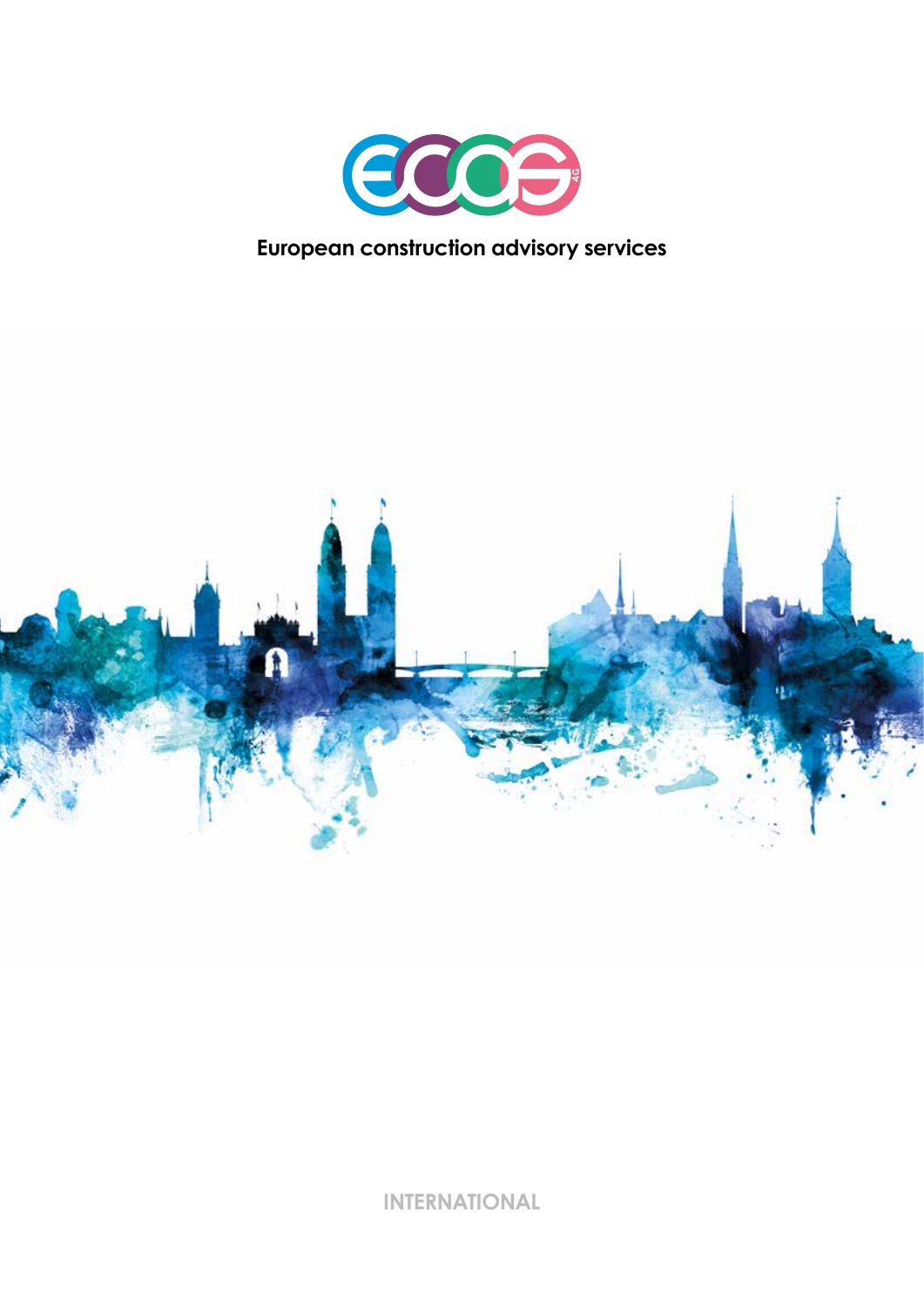## **Who we are**

### **A 30-year success story**

Ecas AG was founded in 1987.

Since then, Ecas AG has been able to accomplish a wide variety of projects both nationally and internationally.

We strive to achieve the highest of standards for our clients and the best of ethical standards for our profession, thus endorsing the trust placed in us and benefitting the projects on which we work.

#### **Our Mission**

**Taking extraordinary and innovative approaches to achieve the most of clients' resources, ensuring transparency on building processes and costs.**

### **Facts and figures**

- **+30 years established in the Swiss market**
- **+300 commissions (primarily in Switzerland)**
- **Since 2014 regulated by RICS**  $\blacktriangleright$ **(Royal Institution of Chartered Surveyors)** *www.rics.org*
- **Official partner of the ICMS (International Construction Measurement Standards)**
- **Part shareholder of Enfold AG, project development** *www.enfold.ch*
- **Founding member of the Swiss Lean Construction Institute** *www.slci.ch*



**Derek Hill MRICS** Partner B.Sc. (Hons) Construction Economist Project Manager



**Lukas Miljon**  Partner Dipl. Eng. (FH) Architect Project Manager





**David Duffy FRICS** Chairman of the Board Construction Economist Project Manager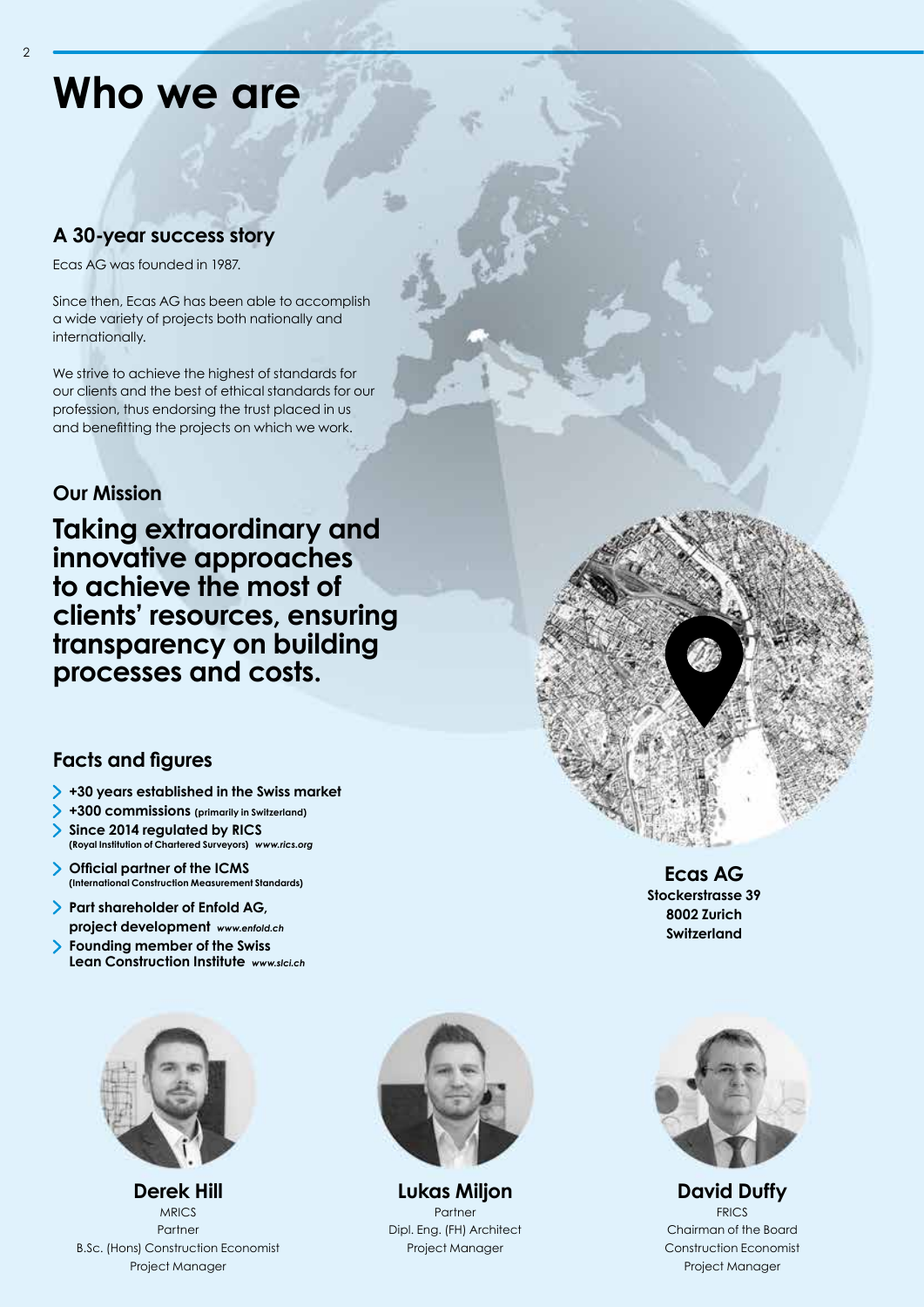## **What we do**

Depending on the structure of your project organization, we accompany your building project in various roles and phases;

- **whether as a key consultant over the entire project in the role of client representative or project manager**
- **or as a consultant and specialist for certain tasks in the role of client advisor; e.g. as a cost expert for a second opinion or as cost controller, etc. Thanks to our many years of extensive project experience, we understand clients and their needs.**

#### **What defines us:**

- **Trustworthy handling of resources**
- **Transparent and disciplined way of working**

Over the years we have been able to build up a broad local network of specialists, architects, construction managers and designers of all categories. Thanks to our diverse project portfolio, we of course also have access to a broad international network.

Many of the aforementioned specialists are, like us, members of the RICS - a globally active organization in the construction and real estate sector.

#### **Royal Institution of Chartered Surveyors – RICS**

Ecas AG is regulated by RICS. We are also represented as "Fellow" and "Member". Its network of over 100,000 highly qualified professional members from various specialist disciplines worldwide enables us to provide our clients with the necessary expertise wherever the project is located and whatever the nature of the project.

#### **Swiss Lean Construction Institute – SLCI**

Ecas AG is a member of the SLCI and is actively committed to making the planning and construction process more efficient and effective.





**Client Representative Client Advisor Project Manager Overall Project Supervision**

> **Design Management Agile Planning**

**Construction Economics Cost Planning Cost Control Construction Cost Database Schedule Planning and Controlling Construction Management**

## **Local Compliance Trouble Shooting**

**International Projects International Client Base International Partners**

### **Expertise**

### **Portfolio Analysis**

**Project Evaluation Technical Due Diligence BIM and LEAN**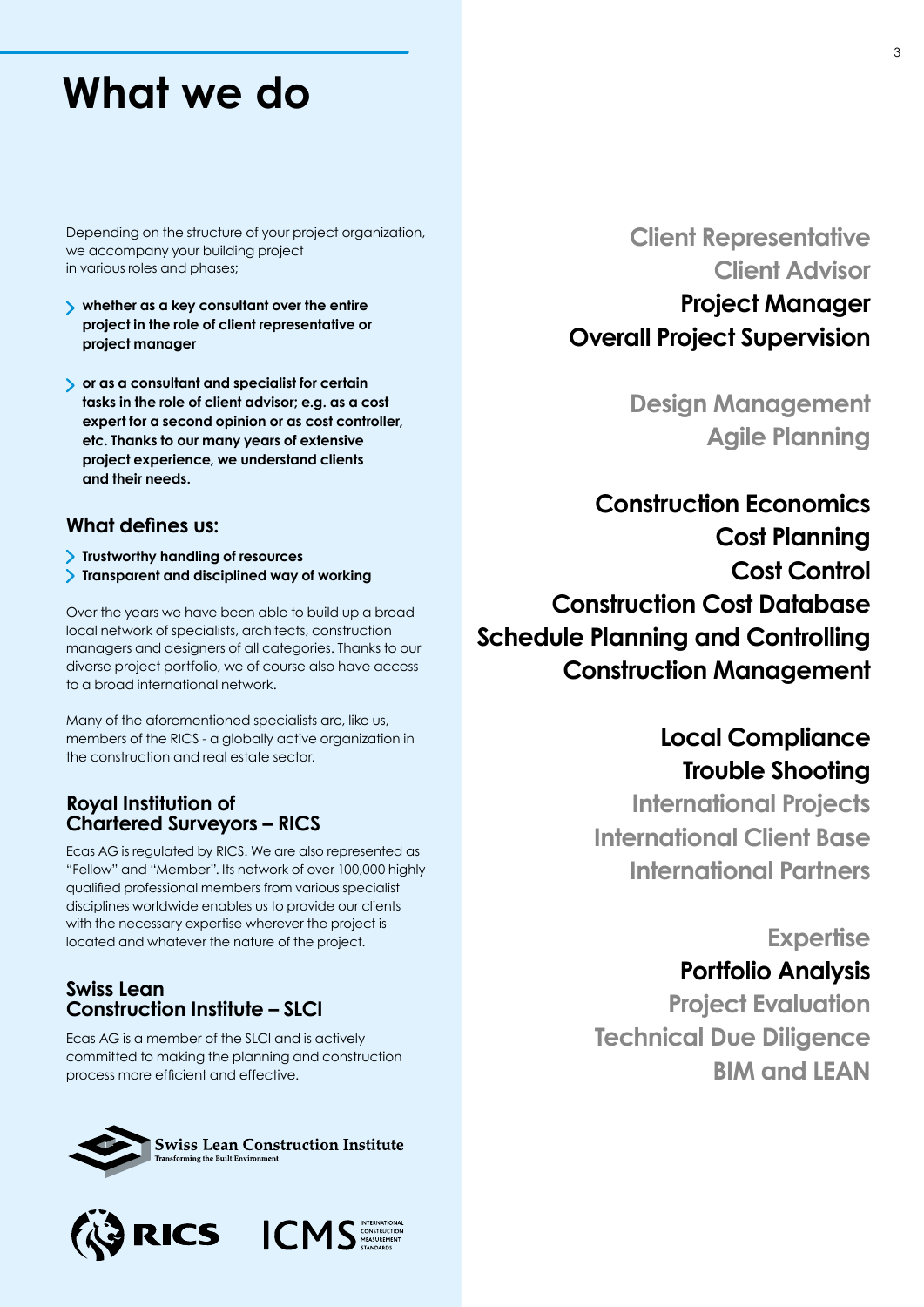# **Client Advisor / Client Representative**

**In the role of client representative or client advisor, we represent or advise the client in all project phases:**

- **When developing and defining project goals**
- **When defining the project strategy and organization**
- **From monitoring planning and execution to commissioning.**

We manage and monitor the project to ensure that the predefined project goals and standards are met.

#### **Our Tasks:**

(depending on the mandate)

- **Management of projects and interdisciplinary project teams**
- **Taking on client duties as required**
- **Ensuring compliance with objectives with regard to: standards, costs, deadlines, quality (controlling)**
- **Advice on contracts**  $\blacktriangleright$ **Reporting and status recording.**

# **Project Management**

**As experienced project managers, we take on tasks in the Swiss as well as international markets.**

The target criteria of quality, deadlines and costs are always organized in such a way that they can be tracked, controlled and modified during the course of the project.

Our broad knowledge in the areas of construction law and forms of contracts also supports our management skills. This ensures comprehensive support for the client.

#### **Our core competencies as project managers are:**

- **Project evaluation**
- **Strategic planning**
- **Design management and contracting**
- **Project controlling / Project leadership**
- **Project organization** ↘
- ↘ **Cost planning and quality assurance**
- **Time scheduling and controlling** ↘
- **Procurement of construction work.**

# **Construction Management**

The target criteria of quality, deadlines and costs are constantly monitored and, if necessary, optimized.

As experienced construction managers we manage both Trade-by-Trade contract construction projects and projects which have been awarded on a General Contractor or a Design & Build turnkey basis.

#### **Our services as Construction Managers:**

- $\blacktriangleright$ **Bid documentation**
- $\check{}$ **Procurement**
- $\blacktriangleright$ **Site management**
- ゝ **Post-contract quantity surveying**
- $\mathbf{\Sigma}$ **Commissioning and snagging**
- $\blacktriangleright$ **Guarantee management.**

**The following aspects must be extensively examined when considering construction economics:**

### **Project Type:**

- > Residential
- > Office
- $\sum$ School  $\blacktriangleright$  Etc.

### **Building Factors:**

- > Building footprint/gross floor area
- External wall area/gross floor area
- Roof area/gross floor area
- > Useable area/aross floor area
- Window area/façade
- > Building volume/gross floor area

### **Primary Costs:**

- Gross floor area (CHF/m2)
- Useable floor area (CHF/m2)
- > Volume (CHF/m3)
- Functional unit(s) (CHF/unit(s)) units e.g. No. desks in an office, No. students in a school, etc.

#### **Comparison of macro parameters according to EKG:**

- > MA Building substructure
- > MB External walls
- > MC Roofs
- > MD Remaining structural work > ME Mechanical and electrical
- services to buildings > MF Finishing work to buildings

### **Adaptive team structures:**

> Suites of Swiss and international forms of contract, together with a variety of tendering options tailored to your project.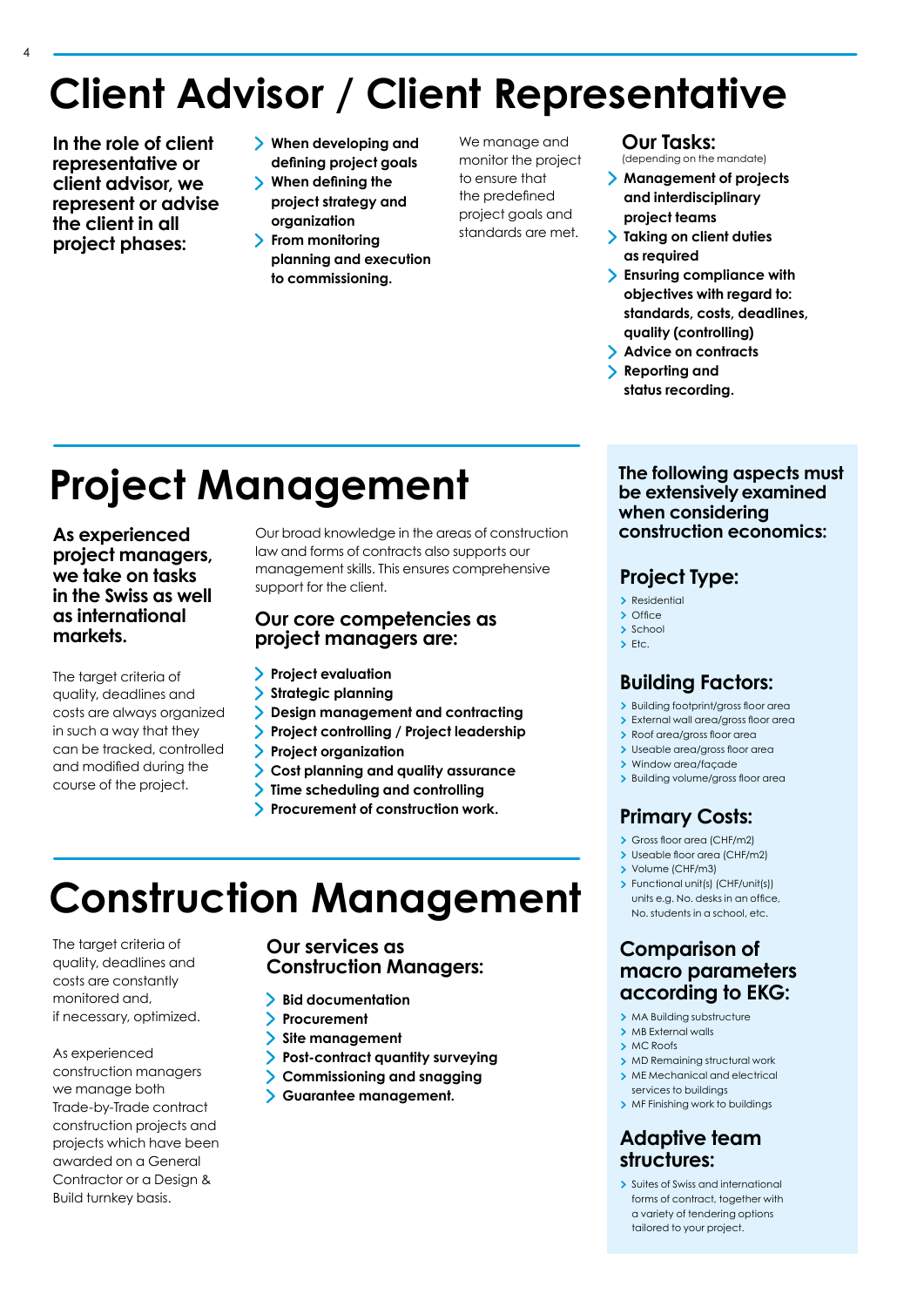## **Construction Economics**

Construction and real estate economics are intricately linked. Giving due consideration to the interactions and interdependencies of both significantly improves the chances of a successful building project.

Compared to consumer goods, real estate is long-term oriented and is viewed in the context of the built environment over the entire life cycle. **As construction economists, we offer our services in the following areas:**

A comparison with other construction projects, using economic parameters and building geometrical factors, facilitates detailed estimation and effective control of construction costs.

- **Support with real estate, location and property strategies**
- **Portfolio and potential analysis and recommendations**
- **Cost analysis during preliminary studies**
- **Defining cost targets and cost controlling, including cost estimating**
- **Condition surveys.**

## **Cost Planning**

**Whether as a cost planner in the project team or as an external specialist for a second opinion on project costs - we bring in-depth knowledge of construction economics to your project.**

Our expertise is supported by our own construction cost database **ecas benchmarks©**.

This significantly increases cost accuracy and thus also trust as regards where your project is determined to finish.

#### **Our services:**

- **Approximate cost estimates**
- **Cost estimates**
- **Cost parameters / Detailed cost estimates**
- **Cost calculations for project optimization**
- **Cost tracking across all phases**
- **Construction economic assessment (e.g. in competitions)**
- **Claims management.**

#### **Our services as an external cost specialist:**

- **External cost controller**
- **Second opinion on costs**
- **Identification of potential cost savings.**

# **Quantity Surveying**

A globally recognized profession in cost prediction. The quantity surveyor will produce a schedule of identifying descriptions and quantities based on a project's design, which is known as a Bill of Quantities (BoQ). The BoQ document is placed on the market for pricing by bidding contractors to achieve competitive rates for the works.

#### **Our services as quantity surveyors:**

- **Supporting global investment decisions, business casing, site acquisition**
- **International, national, regional or state cost comparisons**
- **Feasibility studies and development appraisals**
- **Cost planning/control/**
- **analysis/modelling Procurement and**
- **analysis of tenders**
- $\mathbf{\Sigma}$ **Dispute resolution**
- **Reinstatement costs for insurance**  $\blacktriangleright$
- **Valuation of assets and liabilities** ↘
- ↘ **Global consistency in presenting construction costs (ICMS).**

#### **Our Services:**

(Pre-Contract)

- **Compiling detailed bills of quantities (BoQ)**
- **Benchmarking**
- **High level cost estimating**
- **Cost planning, cost prediction**
- **Bid documentation**
- **Budget agreement**
- **and adherence Value engineering/setting of realistic goals**
- **Cost updating and reporting during all stages in design**

#### (Post-Contract)

- **Regular cost forecasting**
- **Client cost reporting** ↘
- **Change management updating**
- **Claim managing and monitoring**
- **Frequent valuations and payments**
- **Regular communication and reporting throughout**
- **Negotiations and final accounts**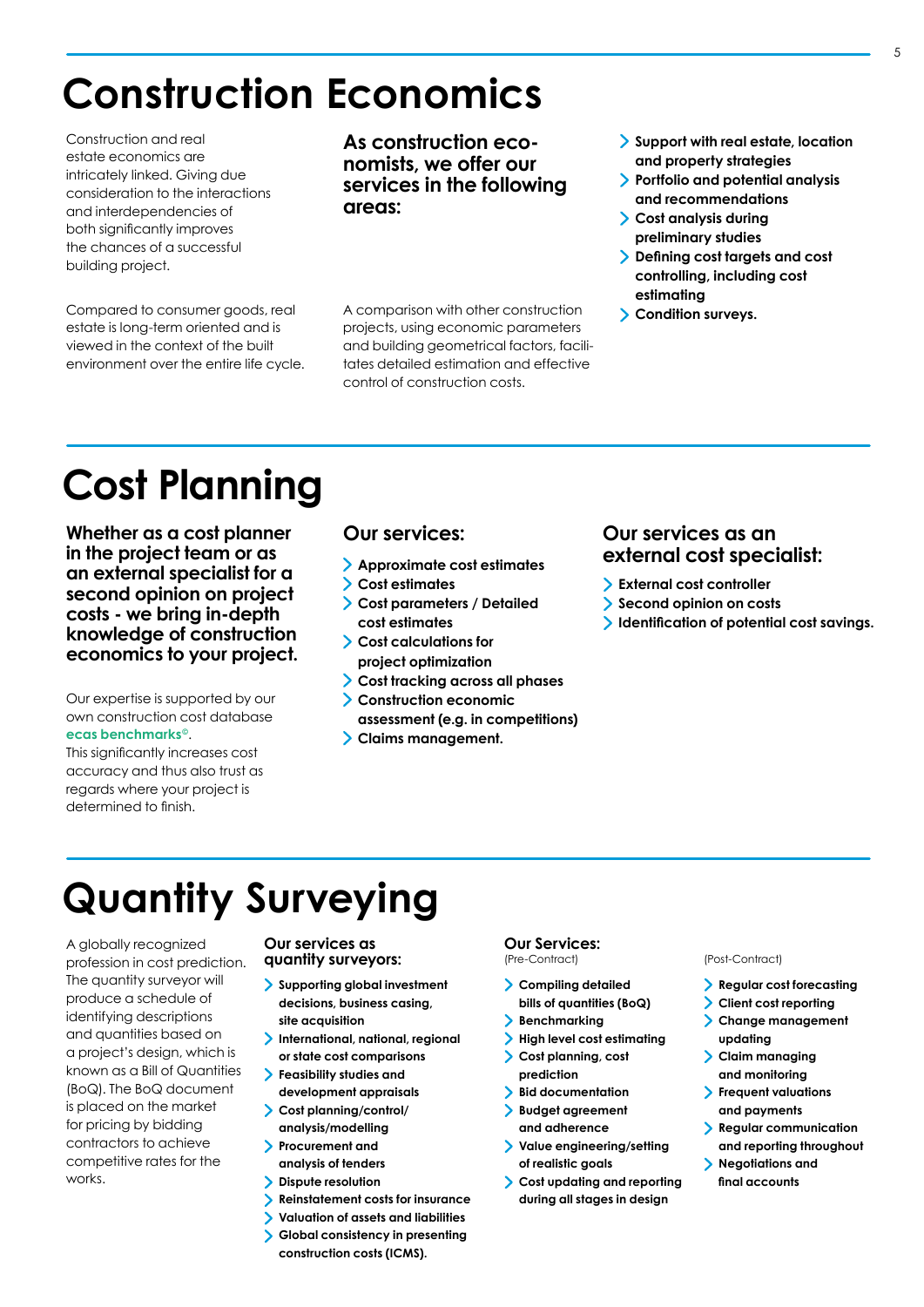## **Expertise**

**The economic expectations of the owners, the individual expectations of various stakeholders and ultimately the requirements of users, the many different aspects of a project converge, resulting in an increased complexity if the implementation of a construction project is to be successful.**

We understand this complexity, whether for local, national or international projects - we support you with our specialist knowledge and years of experience in the following fields:

- **Value Engineering**
- **Technical Due Diligence (TDD)**
- **Consulting Mandates**
- **Construction Contracts**
- **Dispute Mediation**
- **Local Compliance**
- **Troubleshooting**
- **Portfolio Analysis**
- **Project Evaluation**

# **BIM Management**

In the role of BIM Manager, we are able to structure and support a project in a leading capacity.

- **Setting of goals and continued monitoring throughout**
- **The BIM model's contract (including preparation)**
- **Model user rights**
- **The scope of the BIM model and processes**
- **«Model Sharing» / «Model Linking».**



### **«BIM Light» vs. «Big BIM»**

We successfully implemented «BIM Light» and fulfilled the role of BIM manager on a complex museum project. The 3D BIM model was exchanged between the individual design team members and coordinated in the context of «clash detection». Only the essential design team input and model information was adopted – which would also be relevant for future maintenance and facility management.

### **We support you in realizing your project in accordance with Swiss regulations and norms – so-called «Local Compliance».**

For international companies or individuals who may be seeking to explore or implement a project in the Swiss market.

- Support with legal clarifications with Cantons and Municipalities
- > Recommending, negotiating, recruiting of potential design team members and specialists
- > Procurement of design services
- > Overseeing compatibility of plans, specifications and permits
- Advice and support in the procurement of construction services
- $\overline{\phantom{a}}$ Advising clients for the duration of the project.

Ongoing construction management tasks (change orders, bidder interviews and negotiations, support with final accounting) or intermittent support as a troubleshooter for specific assignments (problem solving).

### **BIM Basics**

The term Building Information Modeling (BIM) describes a method of collaborative design, execution and facility management for a project. All relevant building data is digitally modelled.

#### **Standards / Codes of Practice**

The following Swiss standards provide the legal framework for implementing BIM:

- SIA 2051 'Principles of Usage for BIM' 'BIM Contracts, Roles and
- Services' building smart Switzerland SN EN 19650 'Organisation
- of Data for Buildings'.

### **LOI/LOD**

LOD «Level of Development» and LOI «Level of Implementation / Information» denotes the level of detail in which the model is processed and exchanged.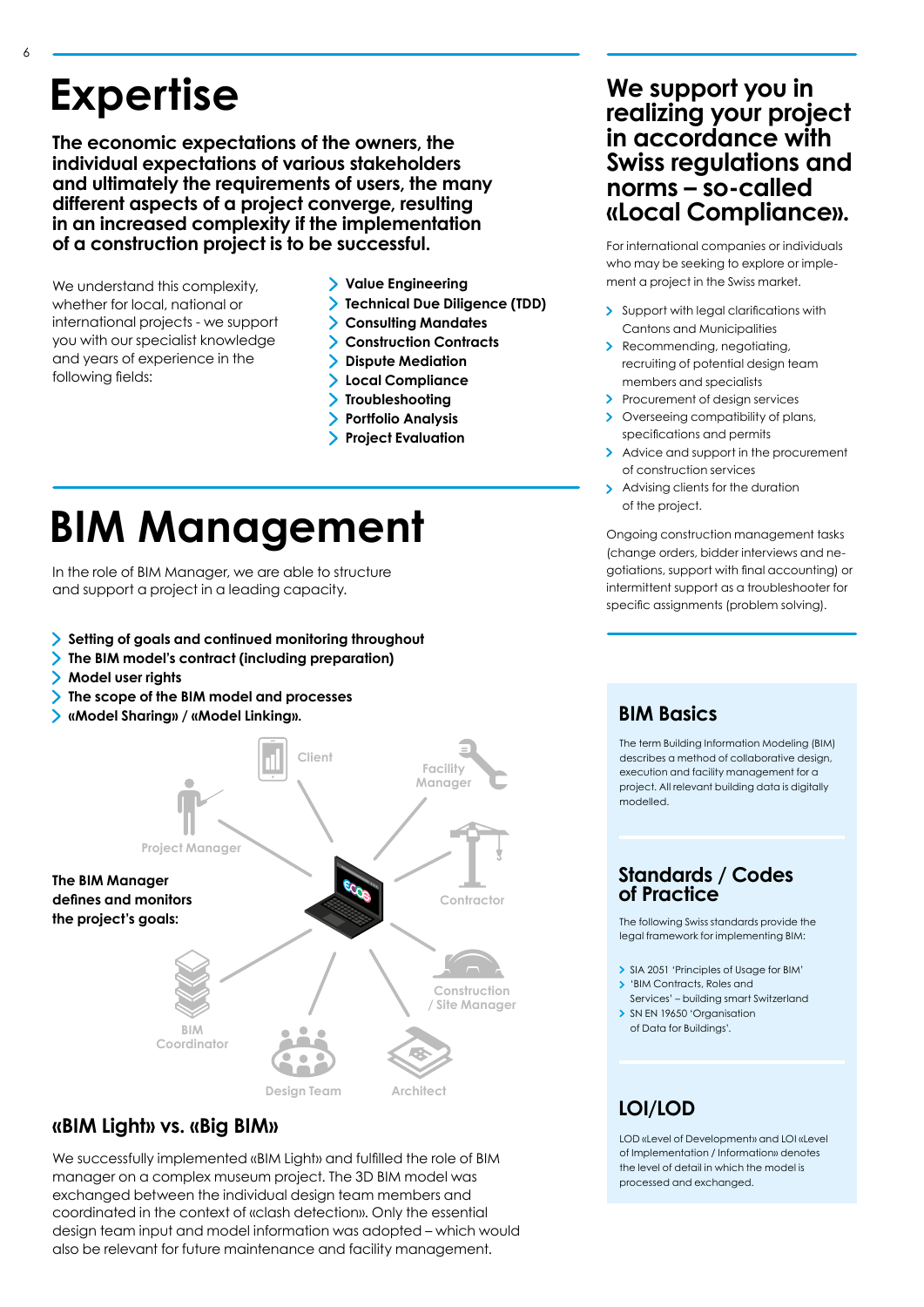# **Design to Cost (DTC) Method**

**The SIA norm predefines the expected cost estimate level of accuracy for the various project phases. With a predefined accuracy of ±30% in the early project phases, it is impossible to calculate a reliable target return. With the DTC method and accompanying management, it is possible to achieve project return targets.**

With the DTC method, the target costs are defined in the course of the feasibility study by means of architectural, construction and qualitative benchmarks. Using the **ecas benchmarks©** construction cost database, a so-called base project is created with the help of comparison projects. Together with the total cost target, the generated macro

parameters (EKG) form the cost framework, which is tracked throughout the duration of the project - as shown in the example below.

Experience shows that this DTC method can significantly support budget / return planning. Despite a tight budget, many different architectural approaches are still possible.

## **A successful project example utilizing DTC. School project for the city of Winterthur**

| <b>CLIENT:</b>    | City of Winterthur                               |
|-------------------|--------------------------------------------------|
| <b>ROLES:</b>     | Cost expert and advisor to the jury              |
| <b>TIMELINES:</b> | Architectural competition 2016 / completion 2023 |

Working together with the architectural competition's jury, not only was an overall cost target set, but also a so-called key cost parameters for cost elements according to the Swiss EKG norm (façade, finishes, etc.) was predefined. These key cost parameters were integrated into the competition's program and pursued in the further design stages - right up to the construction phase. The conclusion, with the help of these predefined

parameters and with constant monitoring (cost control), the overall cost target could even be reduced. Of course, other economic aspects of construction also played an important role in the overall assessment (see extract of a comparison between the cost objective project with that of a submitted architectural application), which had a direct influence on the costs, for example the ratio of glass to façade.

*A comparison between the cost target model and the budget from the architectural design submission:*

#### **Construction cost database ecas benchmarks© 2010 Principles:**

- $\mathbf{\bar{z}}$ Swiss construction cost database
- Created in 2010 + 200 fully analyzed projects from residential, office, administration and industry
- Majority new-build construction projects > Used for cost modeling over the entire project phase:
	- > In project development for
	- property or portfolio analysis  $\mathbf{v}$
	- Early-stage cost estimate with a higher level of accuracy
	- > Defining cost targets
	- > Allocation of international cost estimates into Swiss standard BKP / eBKP-H cost structure
	- > Analysis of construction cost - plausibility check of construction costs during all phases.
- Assessing project costs «second opinion» Analysing and displaying cost drivers for potential project optimization.

| <b>Description</b>                                    | <b>Cost Target Project</b> |          |         | <b>Design Submission</b> |          |         |
|-------------------------------------------------------|----------------------------|----------|---------|--------------------------|----------|---------|
|                                                       |                            |          |         |                          |          |         |
| ZH cost index of the projects $(01.04.1990 = 100)$    | 01.04.2015                 | 122.7    | 8.0     | 01.04.2016               | 120.5    | 8.0     |
| ZH cost reference index (01.04.1990 = 100)            | 01.04.2020                 | 120.6    | 7.7     | 01.04.2020               | 120.6    | 7.7     |
| <b>Macro Element Costs</b>                            | <b>CHF</b>                 | Quantity | Rate    | <b>CHF</b>               | Quantity | Rate    |
|                                                       |                            |          |         |                          |          |         |
| MA Building substructure                              | 756'759                    | 1'452    | 521     | 623'846                  | 1'176    | 530     |
| MB External walls                                     | 2'733'902                  | 2'953    | 926     | 2'441'574                | 2'904    | 841     |
| MC Roofs                                              | 737'351                    | 1'630    | 452     | 694'470                  | 1'176    | 591     |
| MD Remaining structural work                          | 2'013'123                  | 6'300    | 320     | 2'541'595                | 6'511    | 390     |
| ME Mechanical and electrical services to buildings    | 3'908'440                  | 6'300    | 620     | 3'975'316                | 6'511    | 611     |
| MF Finishing work to buildings                        | 3'716'534                  | 6'300    | 590     | 3'910'146                | 6'511    | 601     |
|                                                       |                            |          |         |                          |          |         |
| <b>Primary Costs</b>                                  | <b>CHF</b>                 | Quantity | Rate    | <b>CHF</b>               | Quantity | Rate    |
|                                                       |                            |          |         |                          |          |         |
| Costs per gross floor area (CHF/m <sup>2</sup> GFA)   | 18'636'733                 | 6'300    | 2'958   | 18'993'390               | 6'511    | 2'917   |
| Costs per useable floor area (CHF/m <sup>2</sup> UFA) | 18'636'733                 | 3'842    | 4'851   | 18'993'390               | 3'971    | 4'783   |
| Costs per volume (CHF/m <sup>3</sup> )                | 18'636'733                 | 22'050   | 845     | 18'993'390               | 22'463   | 846     |
| Costs per functional unit (CHF/No.)                   | 18'636'733                 | 57       | 326'960 | 18'993'390               | 57       | 333'217 |